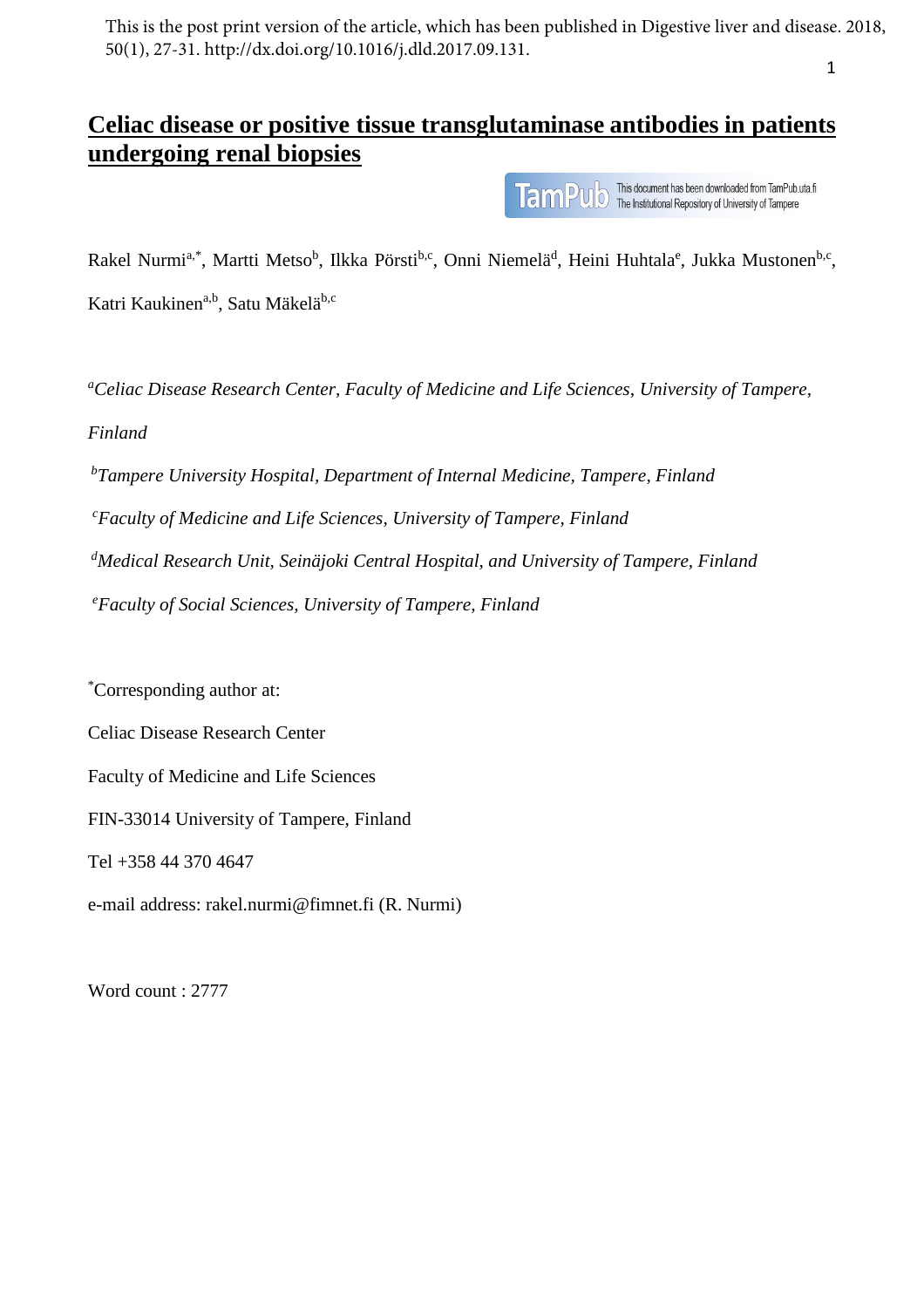#### **ABSTRACT**

*Background:* An association between celiac disease and renal diseases has been suggested, but the results are controversial.

*Aims:* To investigate the prevalence of celiac disease autoimmunity among individuals undergoing renal biopsies and to evaluate whether co-existent celiac autoimmunity influences the clinical outcome of the renal disease.

*Methods:* The prevalence of celiac autoimmunity (previous diagnosis of celiac disease or positive tissue transglutaminase antibodies) was determined in 827 consecutive patients undergoing kidney biopsies due to clinical indications. Up to 15 years' follow-up data on kidney function and comorbidities were obtained.

*Results:* Celiac autoimmunity was found in 45 (5.4%) patients. Among the IgA nephropathy patients, 8.2% of had celiac autoimmunity. At the time of kidney biopsy and after a median follow-up of 5 to 6 years, renal function measured by estimated glomerular filtration rate (eGFR) was inferior in IgA nephropathy patients with celiac autoimmunity compared to those without it (P=0.048 and P=0.022, respectively).

*Conclusion*: The prevalence of celiac autoimmunity seems to be high in patients undergoing renal biopsies, especially in patients with IgA nephropathy. Such autoimmunity may be associated with worse renal function in IgA nephropathy. Hence the co-existence of celiac disease should be taken into consideration when treating patients with renal diseases.

*Keywords***:** IgA nephropathy, renal function, tissue transglutaminase antibodies, gluten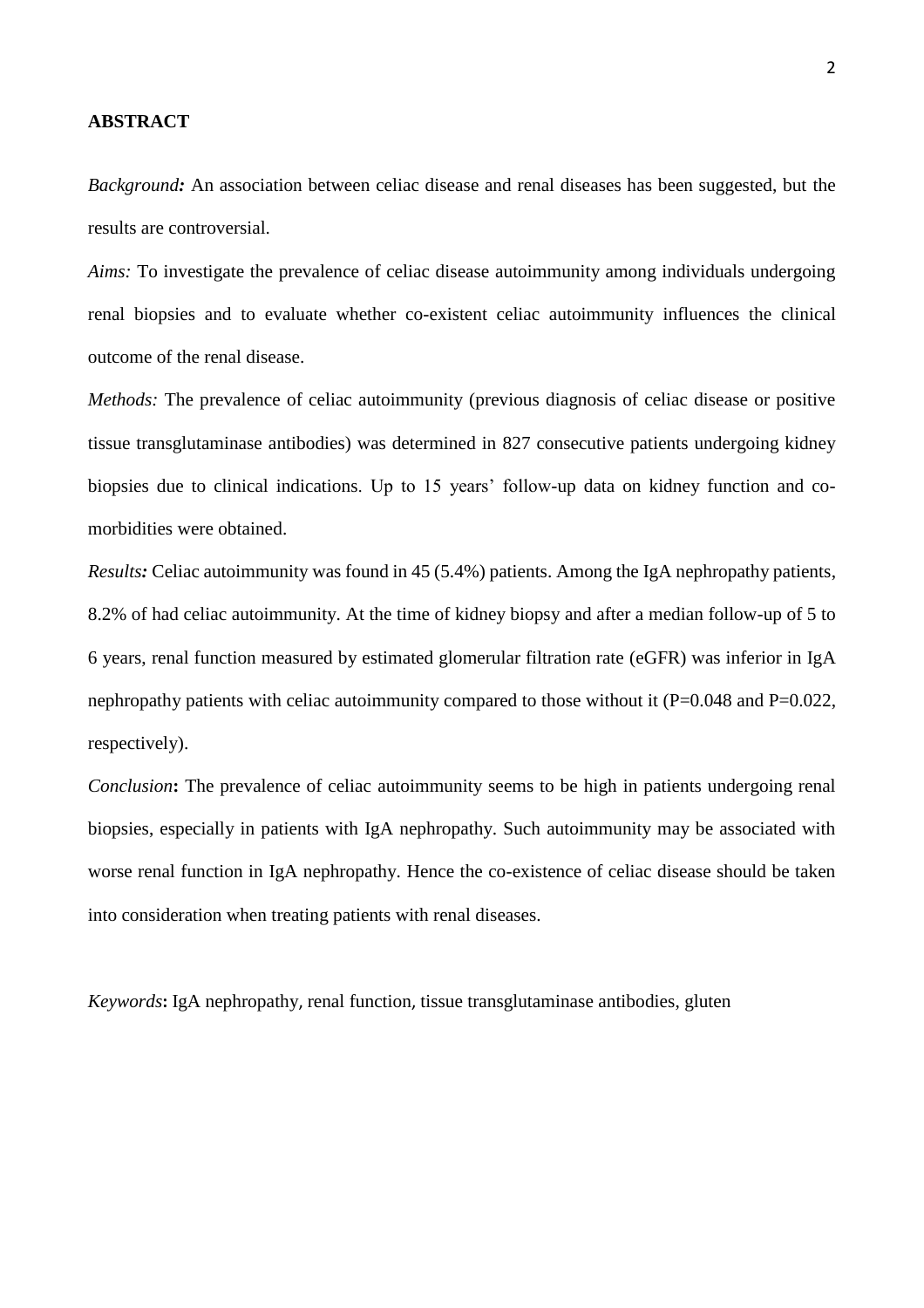#### **1. Introduction**

Celiac disease develops from an autoimmune response to dietary gluten, the storage protein of wheat, rye and barley, and it occurs in about 1-2% of the Western population [1]. Typically, the disease is characterized by diarrhea and malabsorption but nowadays many patients have only a mild constellation of symptoms, which often manifest widespread outside the gastrointestinal tract (eg. dermatitis herpetiformis, infertility, neurological problems, osteoporotic fractures, hepatitis and liver failure) [2,3]. Furthermore, in the majority of cases the condition may be clinically silent and found only by active case-finding in celiac disease risk groups such as patients with type 1 diabetes mellitus and other autoimmune disorders [4]. The heterogeneous clinical picture constitutes a challenge to physicians, and despite the increased awareness of celiac disease the diagnostic delay often exceeds 10 years and even 75-90% of the patients remain undiagnosed [5,6]. The burden of untreated celiac disease can be remarkable for patients and health care system, and additionally predispose patients to different kinds of complications of celiac disease [4,6]. Hence early diagnosis and life-long gluten free diet as a valid treatment are urgently needed [7].

Autoantibodies specific for the enzyme tissue transglutaminase are currently a hallmark of celiac disease. Serological tests are widely used to facilitate preselection of patients for diagnostic endoscopy and small bowel biopsy [3]. An association between celiac disease and renal diseases has been suggested using these autoantibodies [8,9]. According to previous studies celiac disease is overrepresented in patients with IgA nephropathy even though the results have remained contradictory [10-12]. Swedish epidemiologic data showed an increased risk of chronic and end-stage renal diseases among patients with celiac disease [8]. Interestingly, certain cases with IgA nephropathy might improve on a low antigenic diet lacking gluten [13,14]. Despite suggested associations between celiac disease and kidney diseases, current clinical guidelines do not consider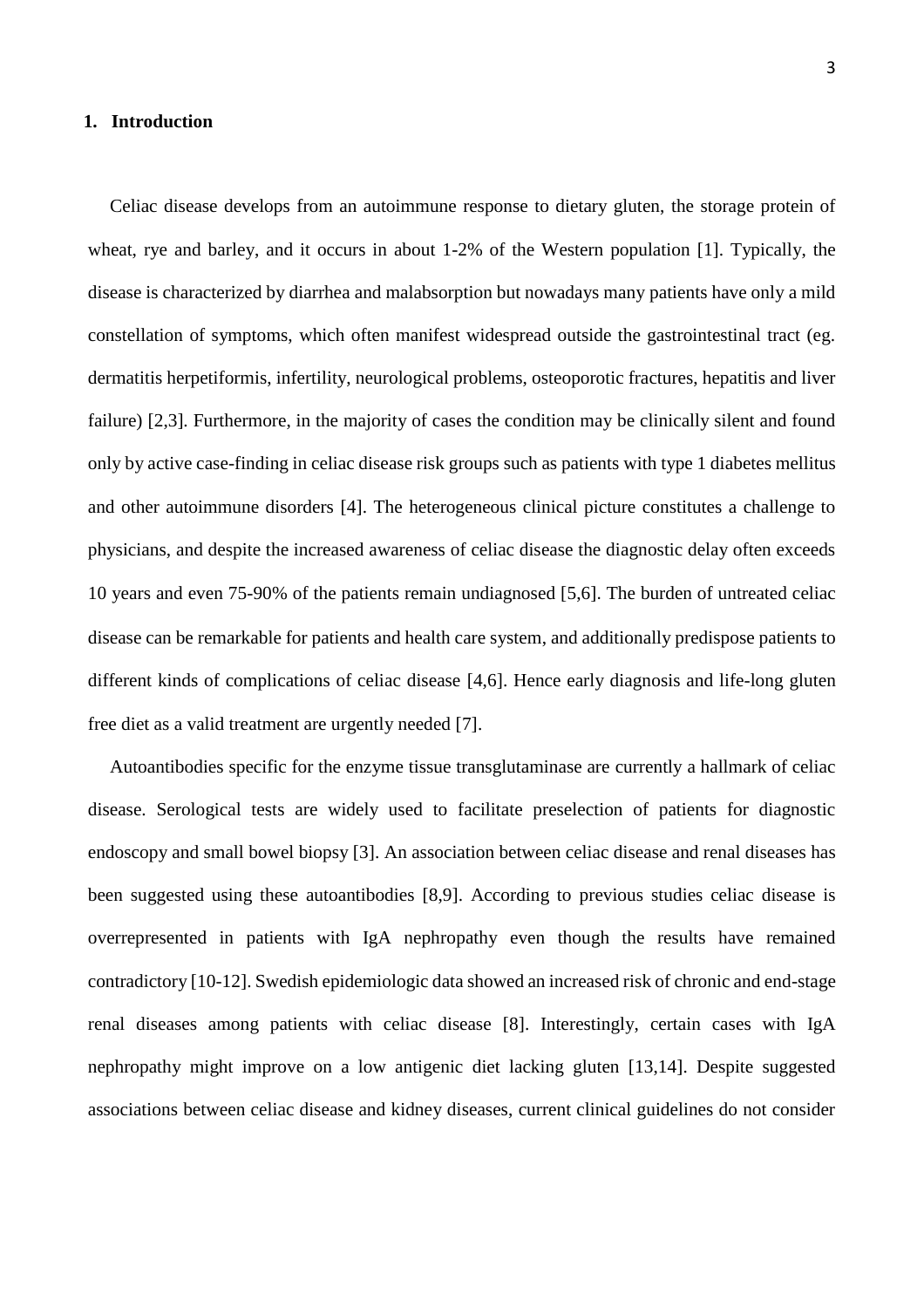patients with renal conditions to be at high risk for celiac disease and no systematic screening is recommended [2].

The aim of this study was to investigate the prevalence of celiac disease autoimmunity among patients undergoing kidney biopsies and to determine whether co-existent celiac autoimmunity has any effect on the clinical outcome of the renal disease.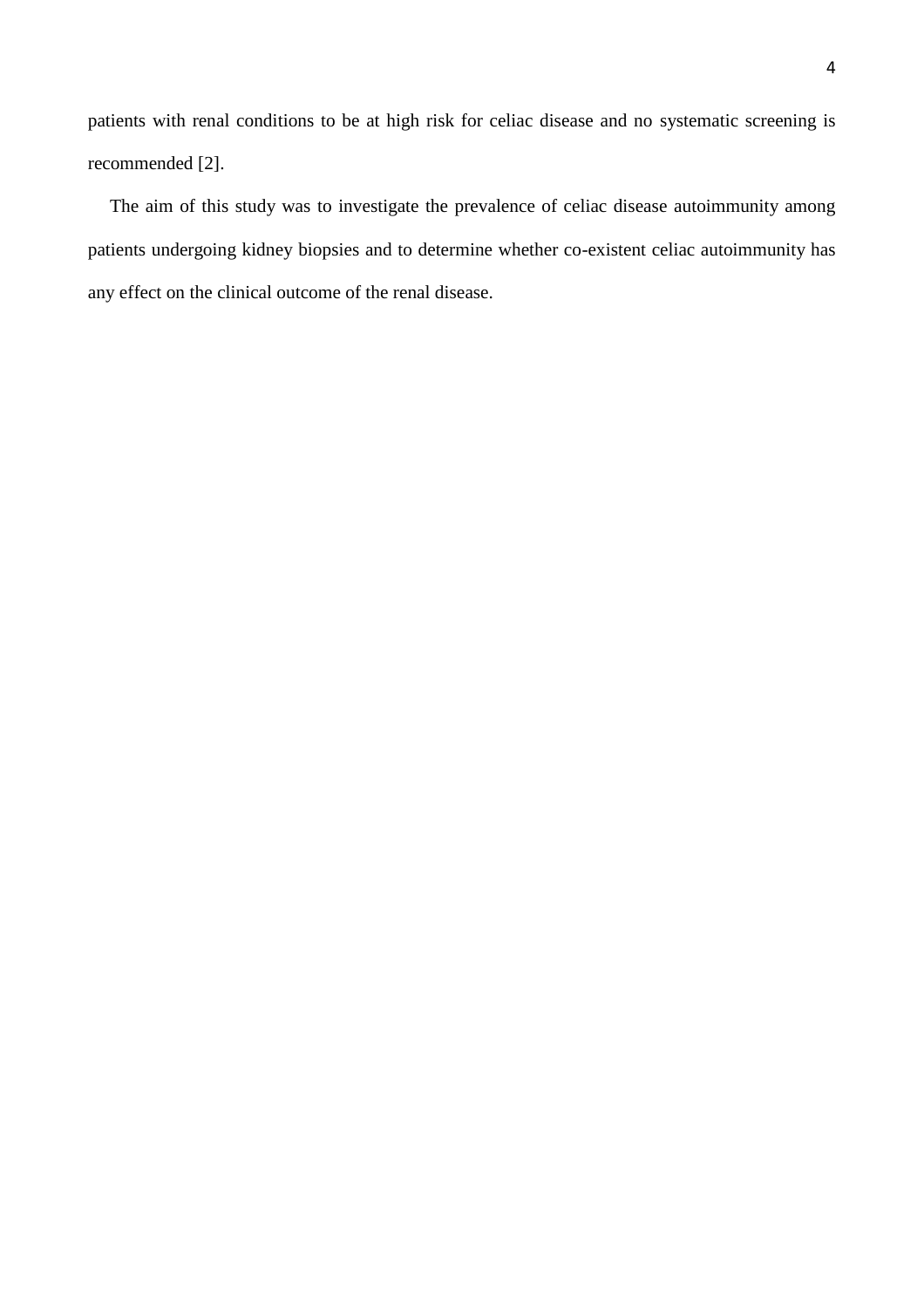#### **2. Subjects and methods**

#### 2.1. *Patients and study design*

The study cohort consisted of 827 individual patients to whom a kidney biopsy was performed consecutively at Tampere University Hospital, Finland, during the years 2000-2012. The kidney biopsy specimens were taken and processed by standard methods, as earlier described [15]. The referral letters and the pathology reports of the kidney samples were re-read and structurally categorized. Firstly, the kidney biopsy indications were classified to seven groups as follows: diffuse nephritic syndrome (hematuria and the daily urinary excretion of more than 1.5 g of protein), focal nephritic syndrome (hematuria and the daily urinary excretion of less than 1.5 g of protein), nephrotic syndrome (the daily urinary excretion of more than 3.5 g of protein without hematuria), proteinuria (the daily urinary excretion of protein 0.3- 3.5 g without hematuria), hematuria (the daily urinary excretion of protein less than 0.3 g), renal insufficiency (elevated creatinine levels) or any other indication. Secondly, the four groups were formed based on the histopathological findings of the kidney biopsy specimens: glomerular diseases, tubulointerstitial diseases, vascular diseases, and other findings. Blood samples were taken at the day of kidney biopsy, serum was separated by centrifugation at 1500xg for 10 min and subsequently frozen and stored at  $-80$  C $\degree$  until analyzed for IgA-class tissue transglutaminase antibodies (tTGA). The patients with available blood samples were included in the current study. The clinical histories of patients were collected systematically from the medical records of Tampere University Hospital during 2014-2015. The study population was divided into two groups according to presence or absence of celiac disease autoimmunity, which was defined as having previous celiac disease diagnosis or positive tTGA.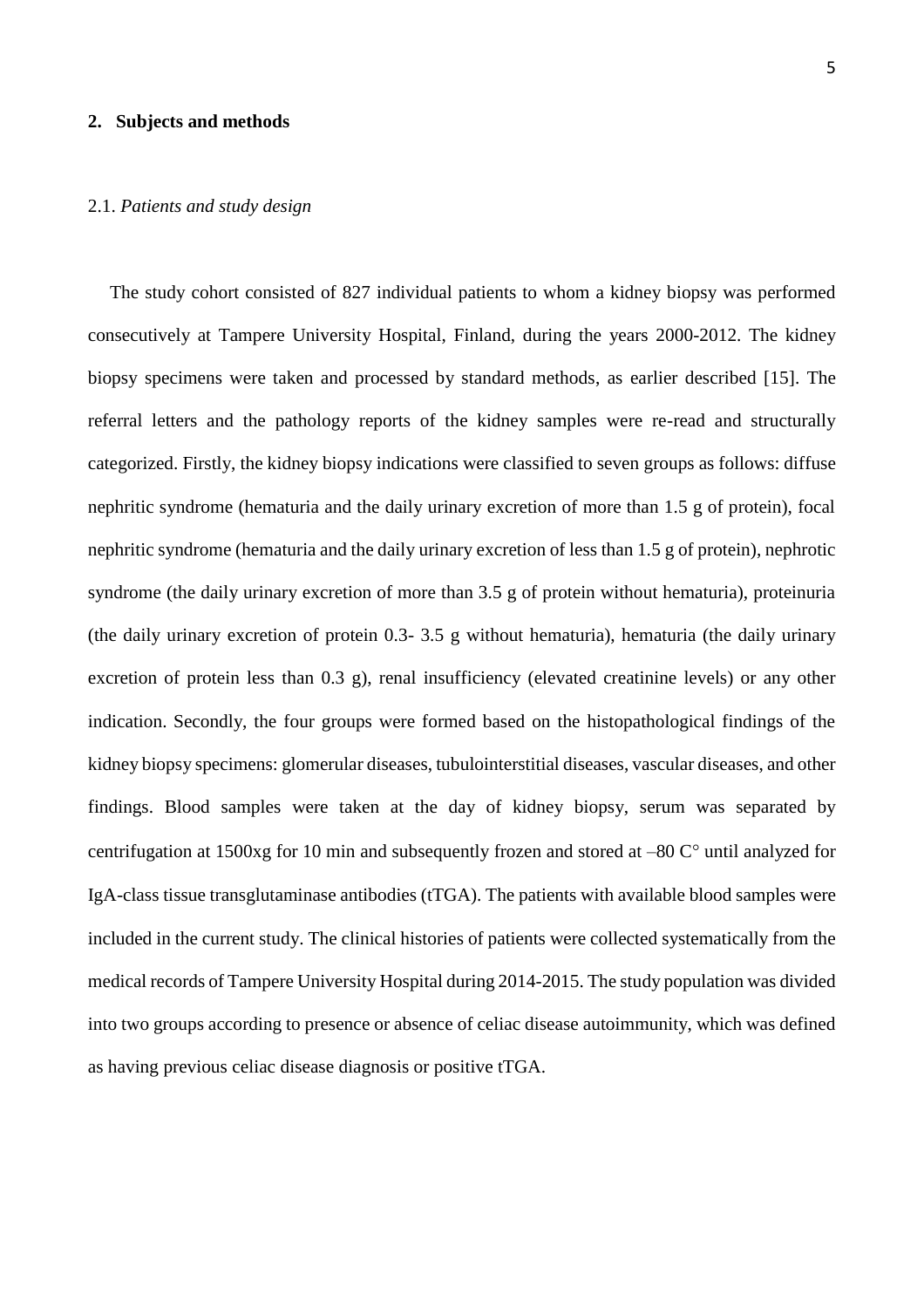Serum IgA-class tTGA were investigated by enzyme-linked immunosorbent assay (ELISA) according manufacturers' instruction (Celikey®, Phadia, GmbH, Freiburg, Germany). All analyses were carried out blind to the knowledge of the clinical information. Values higher than 3.0 U were regarded as positive [16,17]*.*

#### *2.3. Clinical data*

The medical files were systematically analysed by the same investigator. Data on previous diagnoses of celiac disease as well as type 1 and 2 diabetes mellitus, hypertension and hyperlipidemia were collected. Weight and height values were recorded at the time of kidney biopsy and body mass indexes (BMIs) calculated as weight/height<sup>2</sup> (kg/m<sup>2</sup>). Plasma creatinine, daily urinary protein excretion and data of hematuria were gathered from medical records at the time of biopsy and at the latest follow-up. The values of urine dipstick test showing hematuria were dichotomized as negative (values 0 or +) or positive (values  $++$  or  $++$ ). Estimated glomerular filtration rate (eGFR) was defined using the CKD-EPI (Chronic Kidney Disease Epidemiology Collaboration) equation [18]. Annual change of eGFR was determined by dividing the differences between baseline and end eGFR values by number of follow-up years. Furthermore, data on need for renal dialysis or renal transplant as well as mortality during the follow-up period was recorded.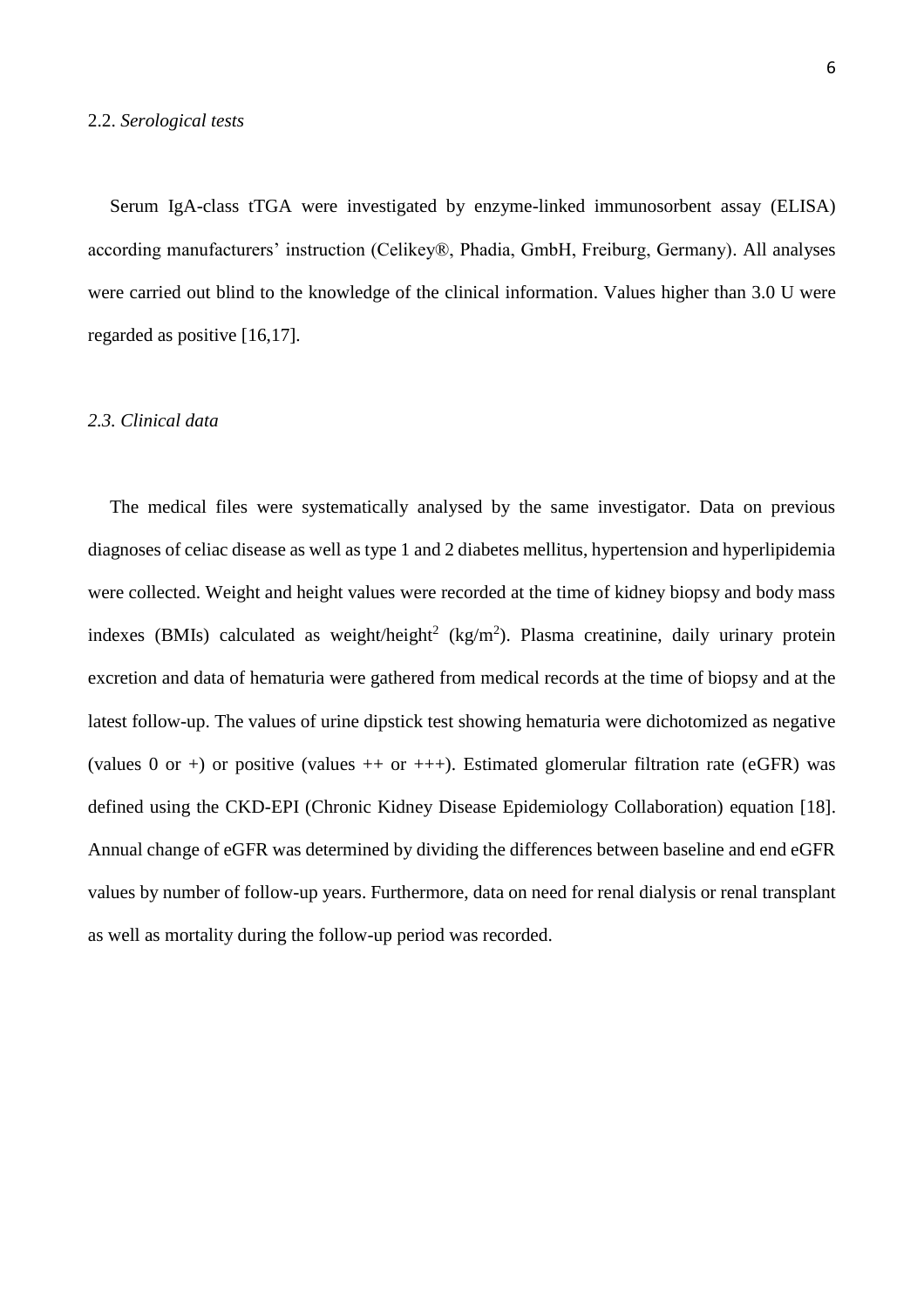#### 2.4. *Statistical methods*

Quantitative data was expressed as medians and ranges. Statistical differences were evaluated by using Mann-Whitney test, Chi-square test, independent t-test or Fisher's test. A P value less than 0.05 was considered statistically significant. All statistical testing was performed using SPSS version 17.0 (SPSS Inc., Chicago, IL, USA).

### 2.5. *Ethical consideration*

The study protocol was approved by the Ethical Committee of Tampere University Hospital. All subjects gave written informed consent at the time of kidney biopsy.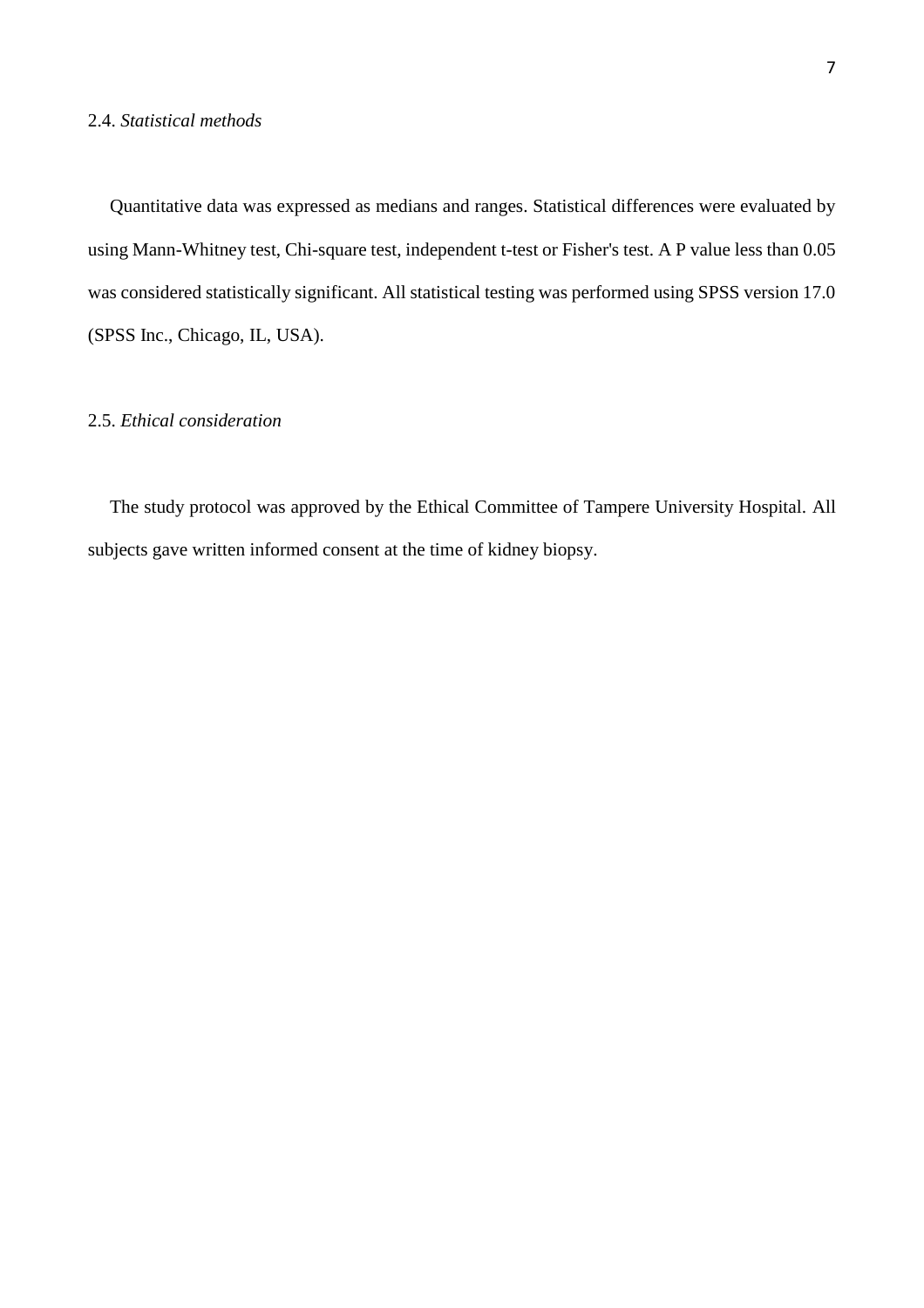#### **3. Results**

Altogether 827 patients who underwent renal biopsies during 2000-2012, were enrolled in the analyses (38% female, median age 59 years, range 16-85 years). Forty-five (5.4%) out of the 827 patients were found to have celiac disease autoimmunity; nine (1.1%) had previously diagnosed celiac disease (56% female, median age 59 years, range 35-76 years) and additional 36 subjects had elevated serum tTGA level (31% female, median age 60 years, range 21-83 years). Twelve tTGA-positive subjects had antibody values higher than 2x upper normal limit (range 7.6-87.0 U), 24 had lower positive values (range 3.1-5.4 U). The indications for kidney biopsies and the biopsy findings were not significantly different between patients with or without celiac disease autoimmunity (P=0.328) and P=0.580, respectively; Tables 1 and 2). Glomerular disease was the most common finding in both groups.

When analyzing the available data of patients having the most common glomerulonephritis, IgA nephropathy, separately, the prevalence of celiac disease autoimmunity was 8.2% among them (12 out of 147). There were no differences in age or gender distribution between the IgA nephropathy patients with or without celiac disease autoimmunity (Table 3). In comparison of the prevalence of co-morbidities, there was a trend showing that patients with celiac disease autoimmunity had higher prevalence of hypertension than those without autoimmunity (11 [92%] out of 12 vs. 83 [62%] out of 134, P=0.056). However, patients in the celiac disease autoimmunity group did not suffer significantly more from hyperlipidemia or type 2 diabetes (4 [33%] out of 12 vs. 48 [36%] out of 134, P=1.000, and 3 [25%] out of 12 vs. 18 [13%] out of 135, P=0.380, respectively). None of the patients in the present series had type 1 diabetes. At the time of the kidney biopsy, the renal function was inferior in IgA nephropathy patients with celiac disease autoimmunity; creatinine levels were higher and eGFR lower among this patient group (Table 3). After a median follow-up period of 5 to 6 years the same trend still existed showing the difference in renal function between groups divided according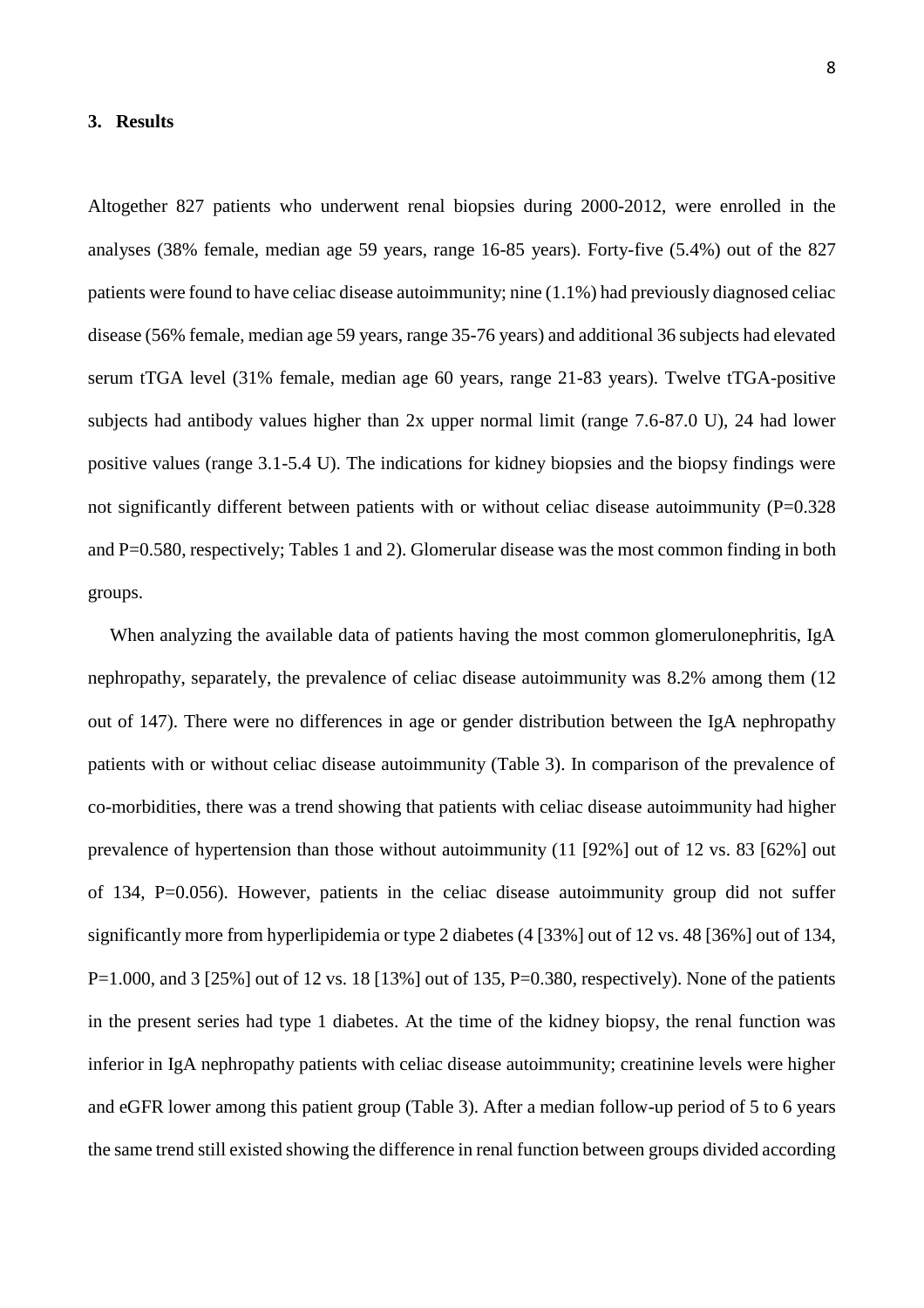to celiac disease autoimmunity. Nevertheless, the annual change of eGFR and a need for dialysis or transplantation during the follow-up period were not different between the groups (Table 3). Twentyfive percent out of the IgA nephropathy patients with celiac disease autoimmunity died during the follow-up, while the prognosis seemed to be slightly better in the group without celiac autoimmunity (10% died, Table 3). Still, this difference did not reach statistical significance. The causes of death were not known.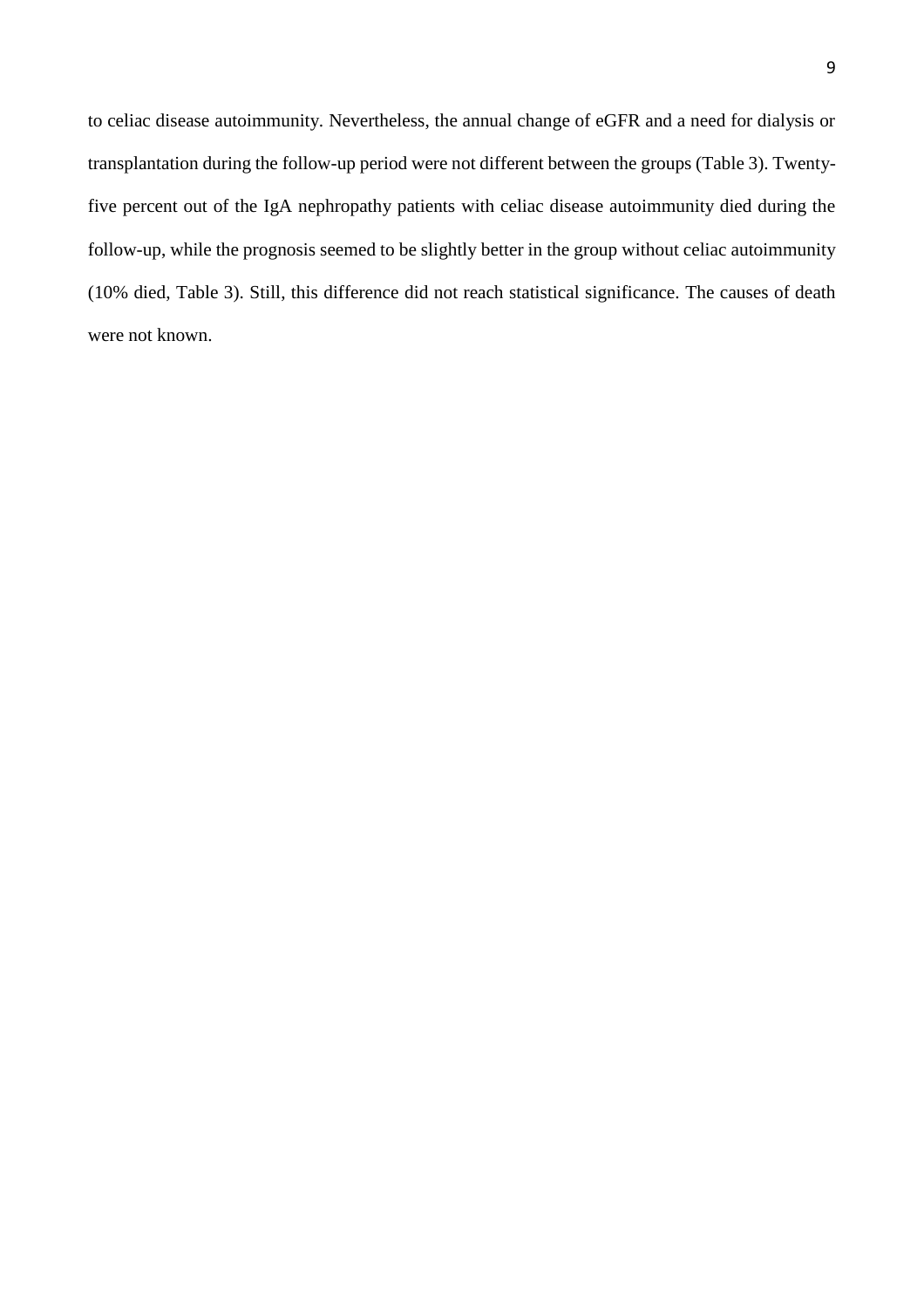#### **4. Discussion**

This study shows that 5.4% of patients undergoing kidney biopsies have evidence of celiac disease autoimmunity. Such prevalence is approximately three times higher than percentages achieved in serologic celiac disease screening studies in general population [5,19]. Even though the prevalence of clinically diagnosed celiac disease in this patient cohort was slightly higher (1.1%), than that in the Finnish general population (0.7%) [20], the majority of patients with celiac disease autoimmunity had remained undiagnosed before the current study. This finding is consistent with the current knowledge that the association between celiac disease and renal disorders often stays unrecognised by clinicians. Current clinical guidelines do not recommend systematic screening of celiac disease among kidney disease patients [2]. However our findings support this kind of screening.

The current study also confirmed the association between celiac disease and IgA nephropathy, as almost 8% of the IgA nephropathy patients were found to have celiac disease autoimmunity. Similar positive association has been demonstrated also in our previous cohort of 223 IgA nephropathy patients diagnosed in the 1980's [10]. In addition, a large Swedish epidemiologic study with 27 000 celiac disease patients showed that celiac disease patients suffer a 3-fold increased risk of future IgA nephropathy [11]. Still, despite such large celiac disease patient cohort, the number of patients found to have IgA nephropathy was small and eventually only seven cases had these two co-existent disorders [11]. There are also some previous studies showing negative associations between celiac disease and IgA nephropathy [12,21]. The reason for the contradictory findings might be explained by small study groups or the use of immunosuppressive drugs which can lead to negative results in serological screening.

It is well known that celiac disease is detected even among one tenth of the patients with type 1 diabetes [3]. A previous epidemiological study showed an increased risk for end-stage renal disease among patients with celiac disease, and the most common underlying renal disorder causing end-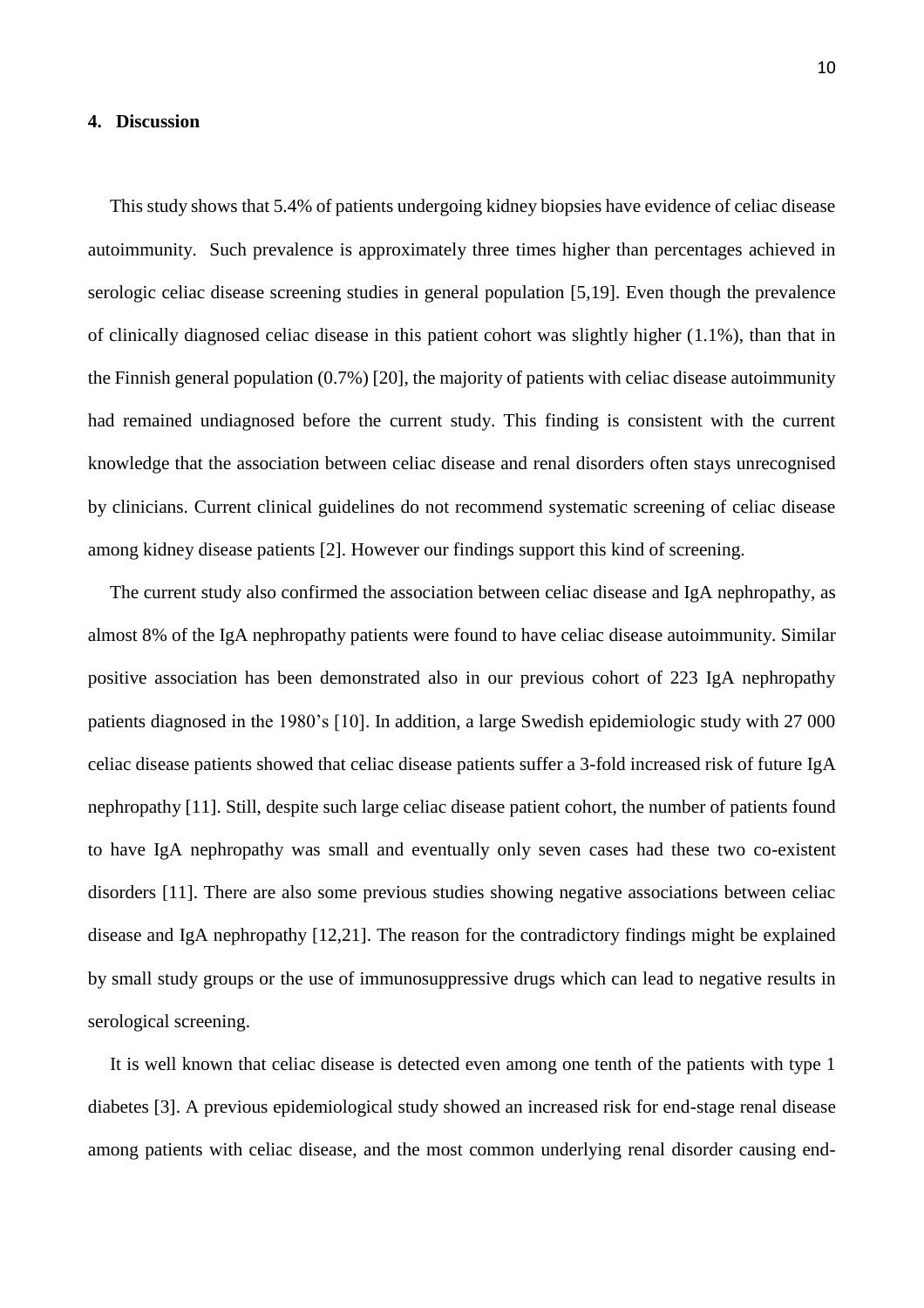stage renal disease among celiac disease patients was diabetic nephropathy [22]. The reason for type 1 diabetes being underrepresented in the current study might be that the diagnosis of diabetic nephropathy is usually done clinically and no biopsies are needed [23]. Hence patients suffering from type 1 diabetes and renal problems would not have been included in the study cohort of patients undergoing renal biopsies. Therefore, in the current study the prevalence of celiac disease autoimmunity could be even higher if all patients with diabetic nephropathy would have been included.

It is notable that patients having celiac disease autoimmunity were found to have more severe kidney disease defined by the significantly higher levels of creatinine and lower eGFR among this patient group. Creatinine values were higher already at the time of kidney biopsy but also after the follow-up period. However, renal diseases were not found to proceed more rapidly among IgA nephropathy patients with celiac disease autoimmunity than those without it. Furthermore, there was a trend showing a higher number of deaths among IgA nephropathy patients with celiac disease autoimmunity, but probably due to relatively short follow-up period and small study group size we could not show any statistically significant differences in final outcomes. The clinical course of IgA nephropathy is variable. Estimates of renal survival are often biased because of differences in renal biopsy indications in different centers [24]. In a previous Finnish material, progressive course was observed in 18% of IgA nephropathy patients during a median follow-up time of 10 years [25]. Hence a median follow-up period of 5-7 years might be too short to show the clinical worsening of the disease.

Biological mechanisms underlying the positive association between celiac disease autoimmunity and more severe kidney disease have yet to be established. Increased intestinal mucosal permeability has been described in IgA nephropathy as well as in advanced chronic kidney diseases in general [26,27]. A defective intestinal mucosal barrier may allow increased absorption of dietary antigens and bacterial toxins. This may lead to activation of mucosal immune system and antigen access to the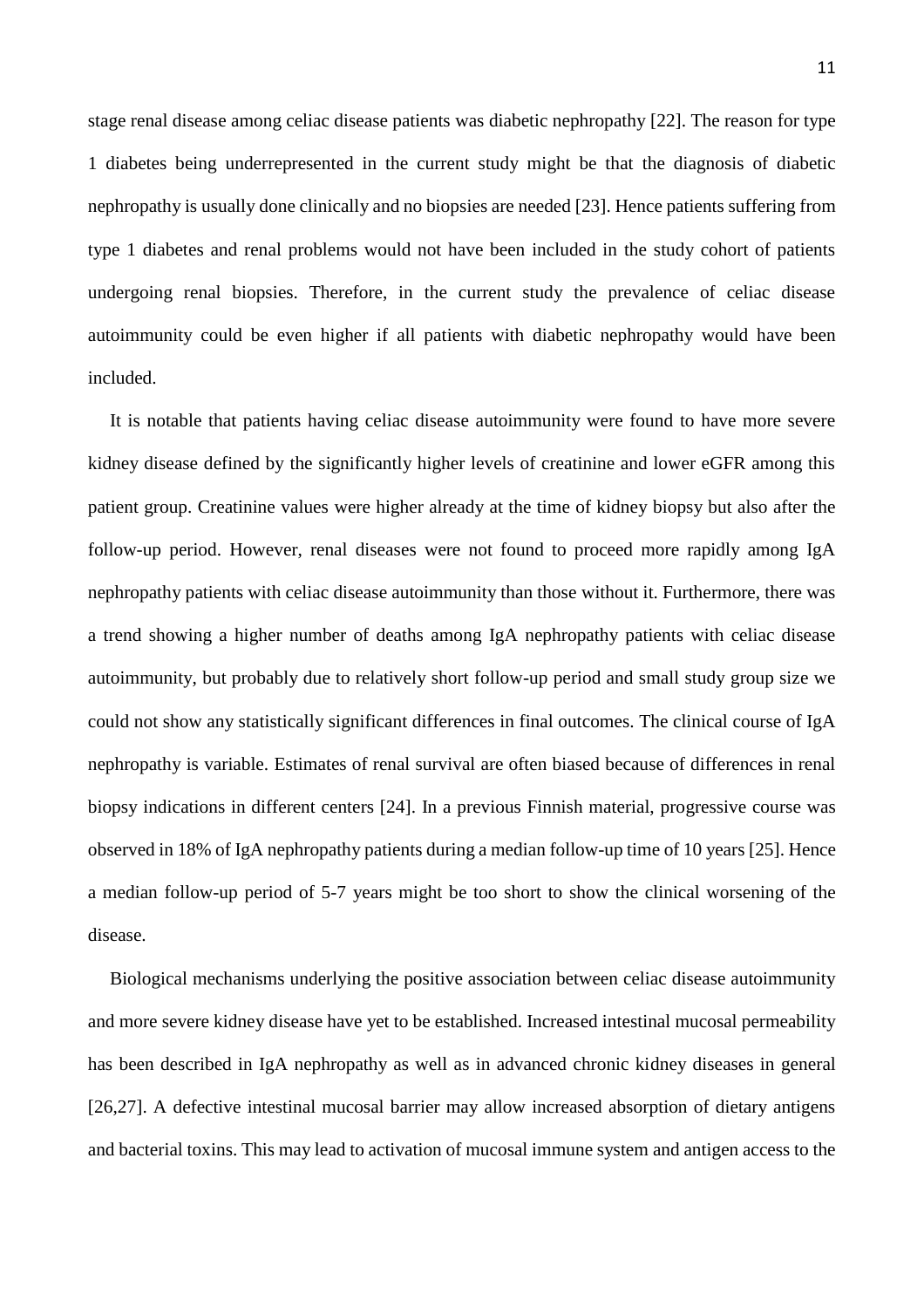systemic circulation [26-30]. Elevated levels of circulating endotoxin have been associated with more severe renal impairment, systemic inflammation, oxidative stress and markers of cardiac injury as well as reduced survival [31]. Small bowel mucosal inflammation and increased permeability are characteristic hallmarks of celiac disease. It could be hypothesized that co-existent celiac disease in patients having renal diseases may lead to more leaky intestinal mucosal barrier and therefore predispose to amplified systemic inflammation and more advanced kidney disease.

We have previously reported that despite normal morphology, ongoing inflammation and stress are present in the small bowel of patients with IgA nephropathy [32,33]. We found increased number of T cells, increased expression of epithelial HLA-DR antigen and GroEL stress protein [32] as well as increased mucosal cyclooxygenase 2 (COX-2) expression [33] in IgA nephropathy. Our findings also suggested that subepithelial fibroblasts are involved in gut the mucosal inflammatory process in IgA nephropathy [33]. These results support the association between the gut and IgA nephropathy.

There are many important strengths in this study. The renal biopsies and serum samples were collected prospectively. The study was conducted in one center where the biopsy indications, clinicians and pathologists were same during the whole recruitment period. Hence the data on kidney biopsies was uniform. On the other hand, the follow-up data of this study was retrospective. We were able to study the clinical outcome and prognosis of patients having IgA nephropathy and celiac disease autoimmunity, however, the other specific subgroups of kidney diseases were too small to investigate these issues. In this study we wanted to focus on the immunologic reactivity and celiac disease autoimmunity, not only on the biopsy-proven celiac disease, and hence the small bowel biopsy was not conducted to patients having positive tTGA levels. This kind of approach has also been applied in recent epidemiological studies where celiac disease autoimmunity defined by tTGApositivity has been linked to clinical outcomes and prognosis of celiac disease [34,35]. Even if we applied highly sensitive and specific tTGA-test in this study, it is possible that some cases with low positive antibody values might not express celiac disease autoimmunity. In some occasions these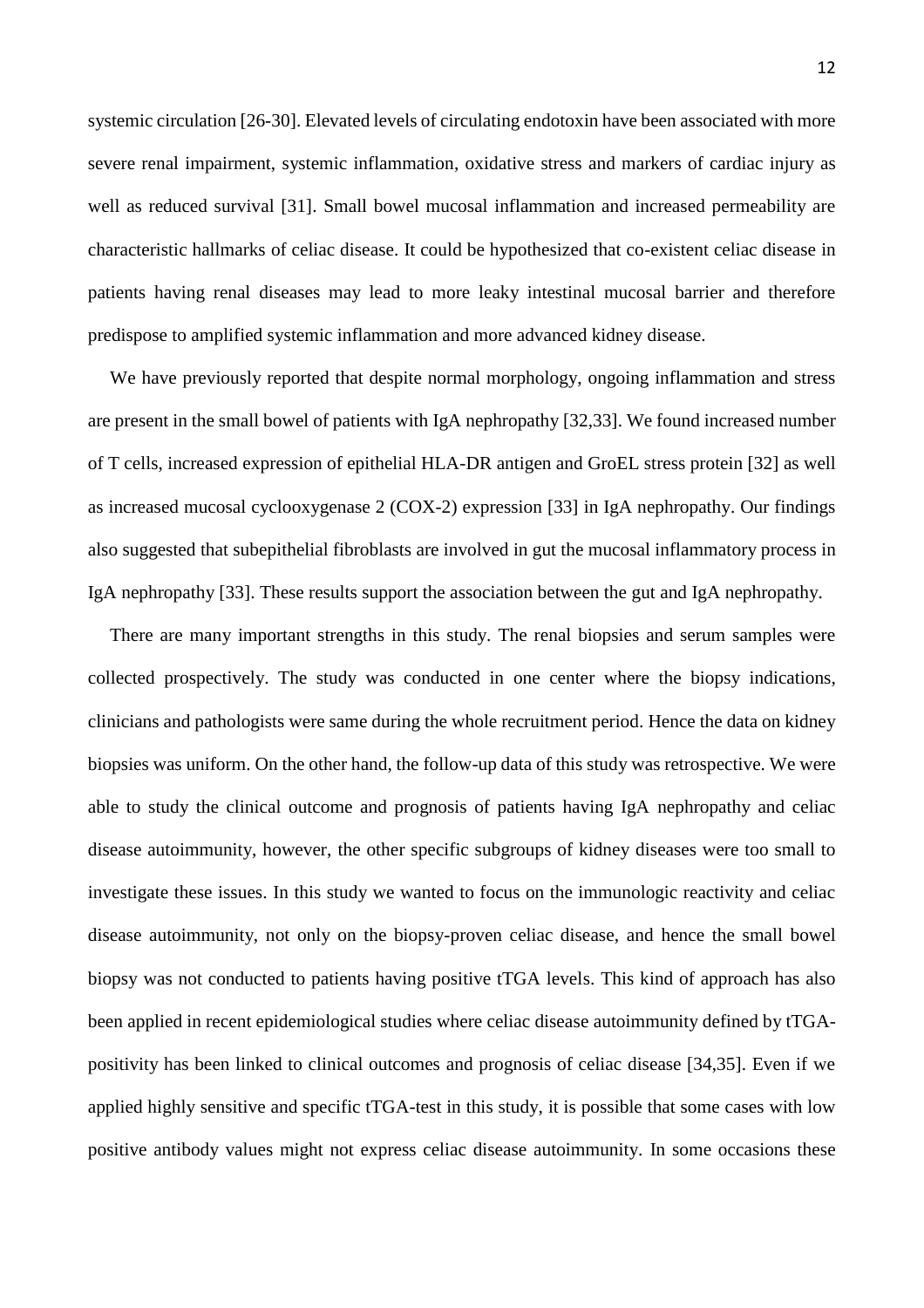antibodies can also be found in patients without celiac disease but having other conditions such as chronic liver disease or autoimmune disorders [36]. However, tTGA positivity with normal small bowel villous morphology may not always be a false positive finding, but a sign of early developing celiac disease [37], and thus tTGA positivity may represent earlier stage of the disease with less impact on small intestine. Additional endomysial antibody (EmA) testing and small bowel biopsies might have given some further information on small bowel morphology. However, both EmA- and endoscopic testing have their own limitations (e.g. human variation in EmA and biopsy interpretation, endoscopic sample cutoff differences, and testing is labor-intensive) [2]. In this study we applied more objective ELISA-based testing on disease process, and we focused on sero-epidemiology related to celiac disease autoimmunity and not only on celiac disease and enteropathy per se*.*  Antibodies to gliadin were not measured due to lower specificity than tTGA [38]. Causes of deaths could not be extracted from the patient records, and in this study we did not have access to National Statistics death register. Still, as absolute number of deaths remained low in the study cohorts, we would not be able to draw any firm conclusions about individual causes of deaths. Furthermore, we had no possibility to evaluate the effect of gluten-free diet on the progression of renal diseases. Interestingly, IgA nephropathy has been reported to improve on a low-antigenic diet lacking gluten [13,14]. Besides, one previously conducted study with mice showed a beneficial impact of glutenfree diet for the renal function [39]. For showing the influence of gluten-free diet on clinical IgA nephropathy, a large randomised study is urgently needed.

To conclude, the prevalence of celiac disease autoimmunity is increased in patients undergoing kidney biopsy. Such autoimmunity may stay undiagnosed. The link between IgA nephropathy and celiac disease needs to be remembered. Celiac disease may be associated with worse clinical outcome of the renal disease and therefore the co-existence of celiac disease should be taken into consideration when treating patients with renal diseases. The current guidelines, which do not suggest screening of celiac disease among patients with renal problems, may not be valid anymore according to this study.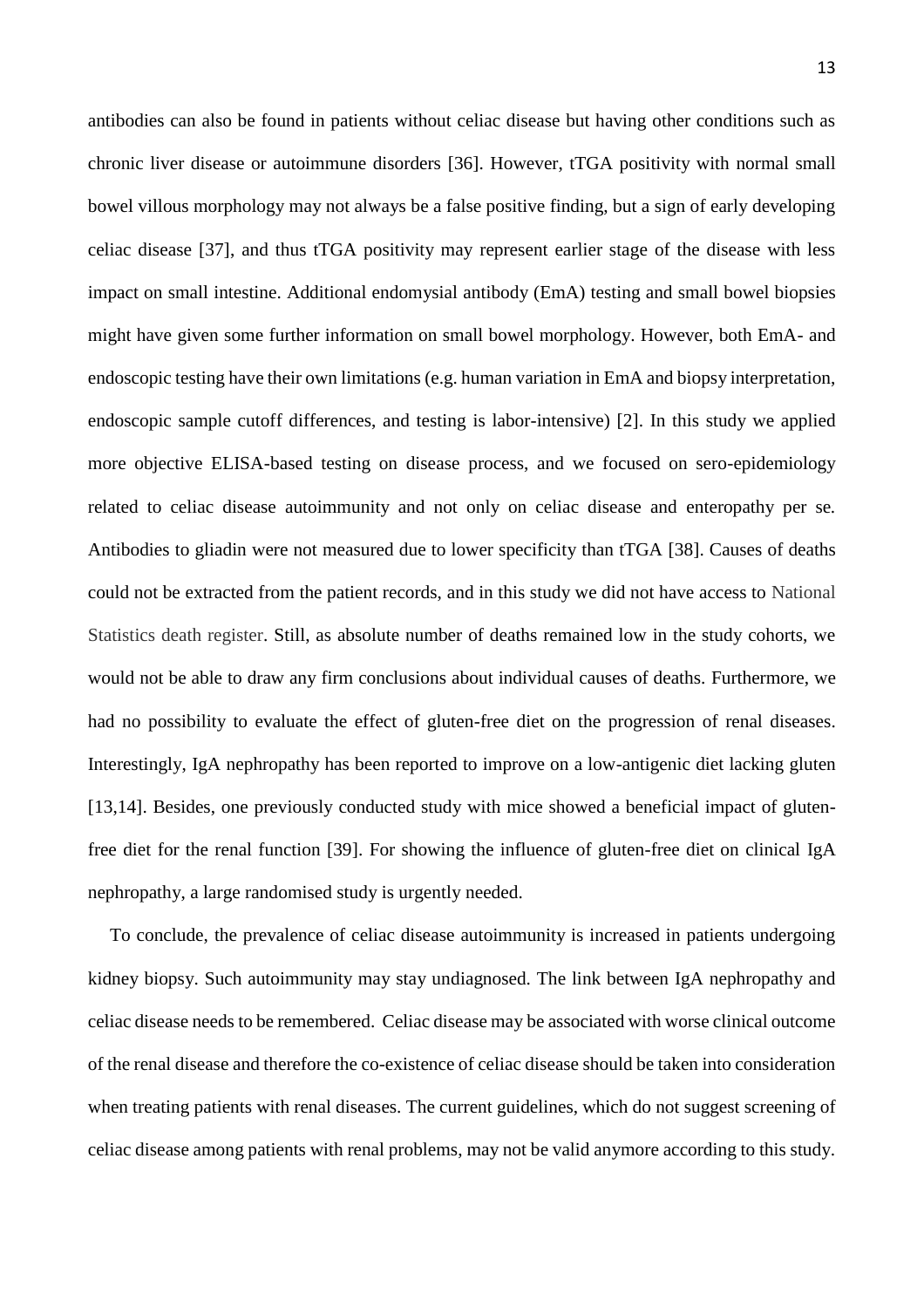More studies with longer follow-up are needed to evaluate the connections between celiac disease and renal diseases.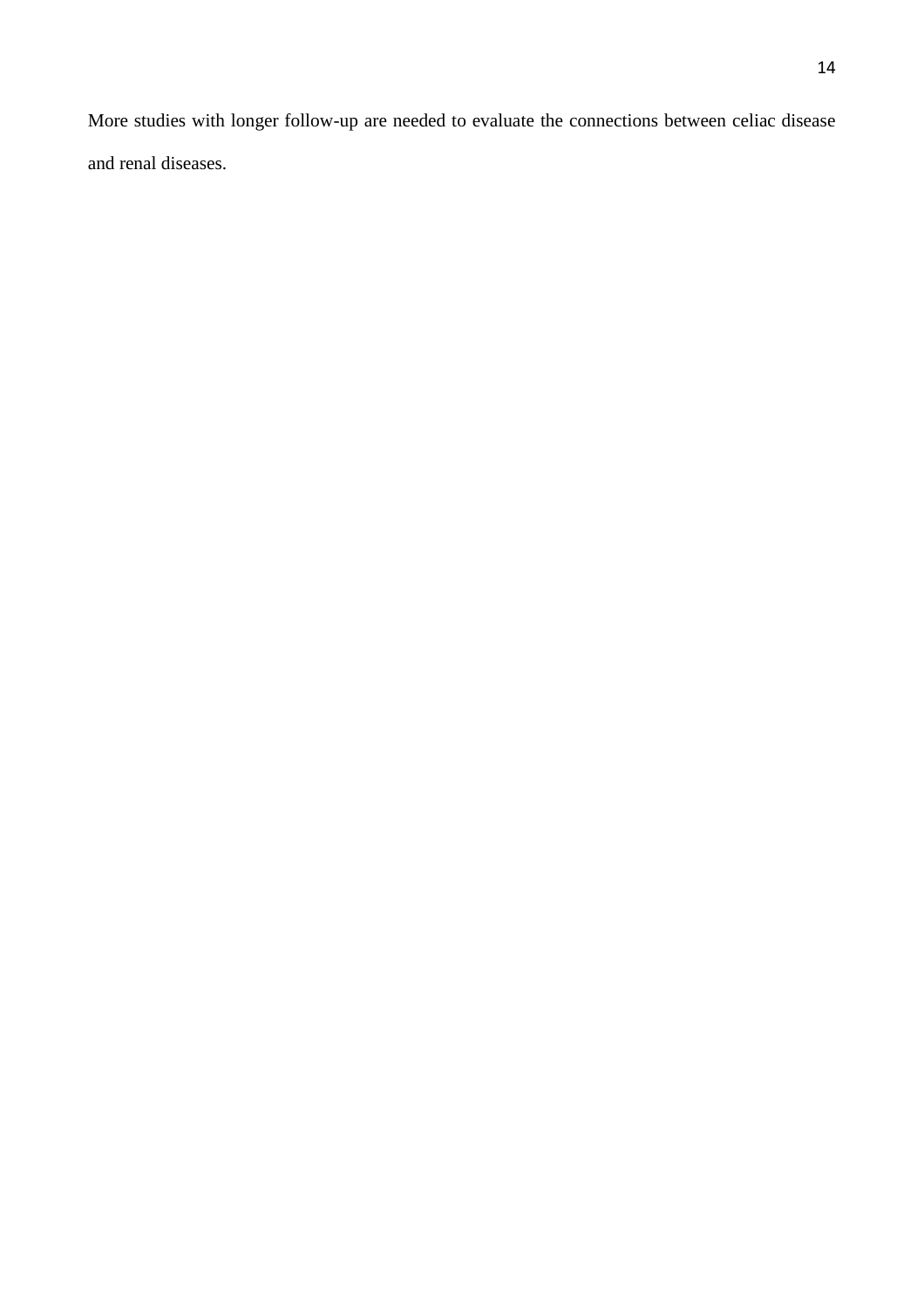### **Acknowledgements**

This study was supported by the Competitive State Research Financing of the Expert Responsibility Area of Tampere University Hospital (9T018, 9S020, 9S059), the Academy of Finland, the Sigrid Juselius Foundation, the Finnish Foundation for Cardiovascular Research, Seinäjoki Central Hospital (VTR16) and Finnish Coeliac Society. The funding sources had no involvement in study design; in the collection, analysis and interpretation of data; in the writing of the report; and in the decision to submit the article for publication. The valuable work of Docent Ole Wirta (M.D., PhD) is greatly appreciated.

### **Conflict of interest**

The authors have no conflicts of interest to declare.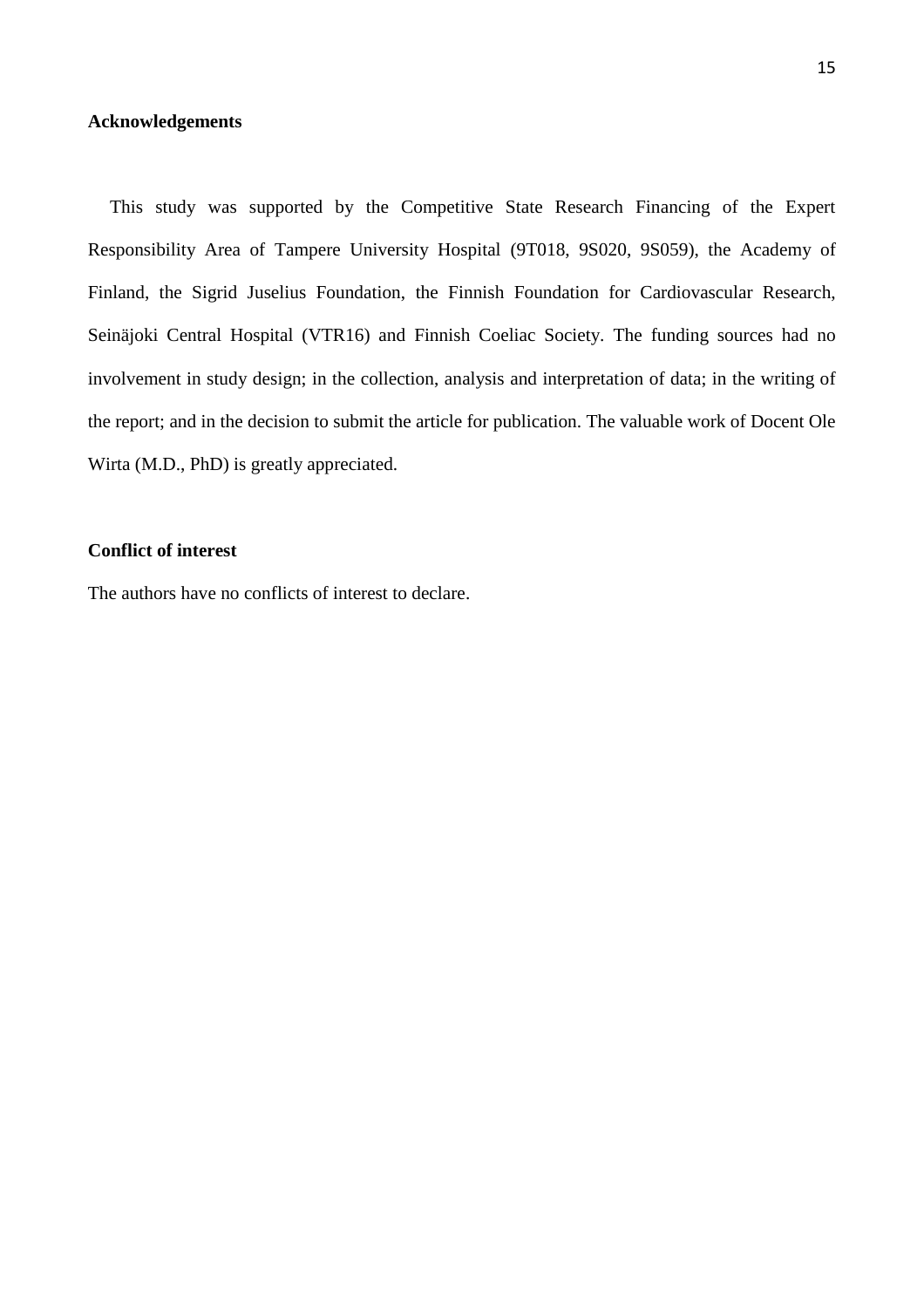#### **References**

[1] Castillo NE, Theethira TG, Leffler DA. The present and the future in the diagnosis and management of celiac disease. Gastroenterology Report (Oxf) 2015;3:3–11.

[2] Ludvigsson JF, Bai JC, Biagi F, et al. Diagnosis and management of adult coeliac disease: guidelines from the British Society of Gastroenterology. Gut 2014;63:1210-28.

[3] Kelly CP, Bai JC, Liu E, et al. Advances in diagnosis and management of celiac disease. Gastroenterology 2015;148:1175–86.

[4] Ludvigsson JF, Card TR, Kaukinen K, et al. Screening for celiac disease in the general population and in high-risk groups. United European Gastroenterology Journal 2015;3:106-20.

[5] Lohi S, Mustalahti K, Kaukinen K, et al*.* Increasing prevalence of coeliac disease over time. Alimentary Pharmacology & Therapeutics 2007;26:1217-25.

[6] Norström F, Lindholm L, Sandström O, et al. Delay to celiac disease diagnosis and its implications for health-related quality of life. BMC Gastroenterology 2011;11:118.

[7] Peters U, Askling J, Gridley G, et al. Causes of death in patients with celiac disease in a population-based Swedish cohort. Archives of Internal Medicine 2003;163:1566-72.

[8] Ludvigsson JF, Montgomery SM, Olén O, et al. Coeliac disease and risk of renal disease – a general population cohort study. Nephrology Dialysis Transplantation 2006;21:1809-15.

[9] Sahin I, Eminbeyli L, Andic S, et al. Screening for celiac disease among patients with chronic kidney disease. Renal Failure 2012;34:545-9.

[10] Collin P, Syrjänen J, Partanen J, et al. Celiac disease and HLA DQ in patients with IgA nephropathy. American Journal of Gastroenterology 2002;97:2572-6.

[11] Welander A, Sundelin B, Fored M, et al. Increased risk of IgA nephropathy among individuals with celiac disease. Journal of Clinical Gastroenterology 2013;47:678-83.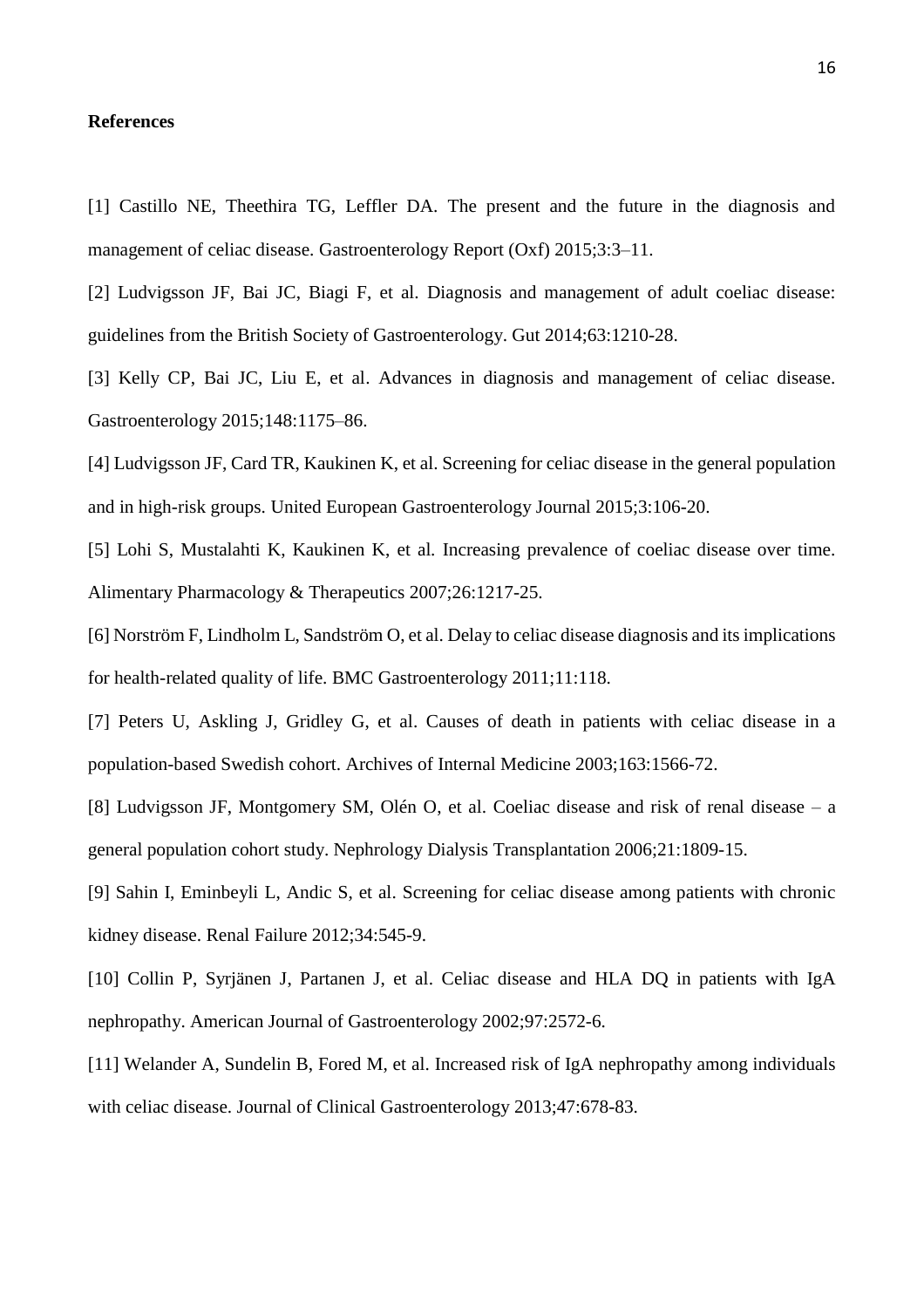[12] Moeller S, Canetta PA, Taylor AK, et al. Lack of serologic evidence to link IgA nephropathy with celiac disease or immune reactivity to gluten. PLoS One 2014;9:e94677.

[13] Ferri C, Puccini R, Longombardo G, et al. Low-antigen-content diet in the treatment of patients with IgA nephropathy. Nephrology Dialysis Transplantation 1993;8:1193-8.

[14] Coppo R, Amore A, Roccatello D. Dietary antigens and primary immunoglobulin A nephropathy*.* Journal of the American Society of Nephrology 1992;2:173-80.

[15] Wirta O, Mustonen J, Helin H, et al. Incidence of biopsy-proven glomerulonephritis. Nephrology Dialysis Transplantation 2008;23:193-200.

[16] Husby S, Koletzko S, Korponay-Szabó IR, et al. European Society for Pediatric Gastroenterology, Hepatology, and Nutrition guidelines for the diagnosis of coeliac disease. Journal of Pediatric Gastroenterology and Nutrition 2012;54:136-60.

[17] Kurppa K, Salminiemi J, Ukkola A, et al. Utility of the new ESPGHAN criteria for the diagnosis of celiac disease in at-risk groups. Journal of Pediatric Gastroenterology and Nutrition 2012;54:387- 91.

[18] KDIGO 2012 Clinical Practice Guideline for the Evaluation and Management of Chronic Kidney Disease. Kidney International Supplements 2013;3:1-150.

[19] Mäki M, Mustalahti K, Kokkonen J, et al. Prevalence of celiac disease among children in Finland. The New England Journal of Medicine 2003;348:2517-24.

[20] Ilus T, Kaukinen K, Virta LJ, et al. Refractory coeliac disease in a country with a high prevalence of clinically-diagnosed coeliac disease. Alimentary Pharmacology & Therapeutics 2014;39:418-25.

[21] Sategna-Guidetti C, Ferfoglia G, Bruno M, et al. Do IgA antigliadin and IgA antiendomysium

antibodies show there is latent coeliac disease in primary IgA nephropathy? Gut 1992;33:476-8.

[22] Welander A, Prütz KG, Fored M, et al. Increased risk of end-stage renal disease in individuals with coeliac disease. Gut 2012;61:64-8.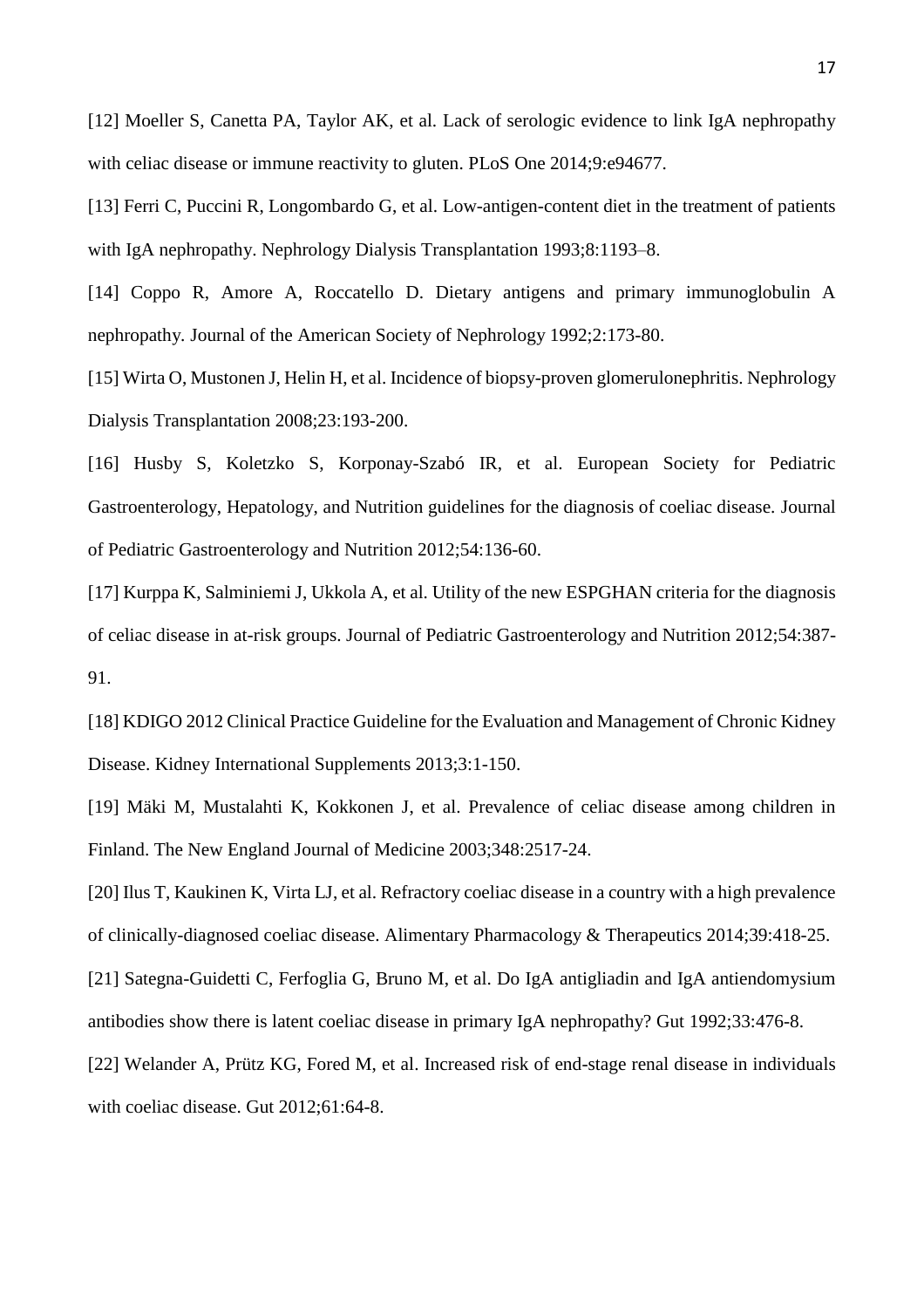[23] Satirapoj B, Adler SG. Comprehensive approach to diabetic nephropathy*.* Kidney Research and Clinical Practice 2014;33:121-31.

[24] Wyatt RJ, Julian BA. IgA nephropathy. The New England Journal of Medicine 2013;368:2402- 14.

[25] Syrjänen J, Mustonen J, Pasternack A. Hypertriglyceridaemia and hyperuricaemia are risk factors for progression of IgA nephropathy. Nephrology Dialysis Transplantation 2000;15:34-42.

[26] Anders HJ, Andersen K, Stecher B. The intestinal microbiota, a leaky gut, and abnormal immunity in kidney disease. Kidney International 2013;83:1010-6.

[27] Floege J, Feehally J. The mucosa–kidney axis in IgA nephropathy. Nature Reviews Nephrology 2016;12:147-56.

[28] Fasano A. Zonulin and its regulation of intestinal barrier function: the biological door to inflammation, autoimmunity, and cancer. Physiological Reviews 2011;91:151-75.

[29] Carding S, Verbeke K, Vipond DT, et al. Dysbiosis of the gut microbiota in disease. Microbial Ecology in Health and Disease 2015;26:26191.

[30] Coppo R. The intestine–renal connection in IgA nephropathy. Nephrology Dialysis Transplantation 2015;30:360-6.

[31] McIntyre CW, Harrison LE, Eldehni MT, et al. Circulating Endotoxemia: A Novel Factor in Systemic Inflammation and Cardiovascular Disease in Chronic Kidney Disease. Clinical Journal of the American Society of Nephrology 2011;6:133–41.

[32] Rantala I, Collin P, Holm K, et al. Small bowel T cells, HLA class II antigen DR, and GroEL stress protein in IgA nephropathy. Kidney International 1999;55:2274-80.

[33] Honkanen T, Mustonen J, Kainulainen H, et al. Small bowel cyclooxygenase 2 (COX-2) expression in patients with IgA nephropathy. Kidney International 2005;67:2187-95.

[34] Heikkilä K, Heliövaara M, Impivaara O, et al. Celiac disease autoimmunity and hip fracture risk: findings from a prospective cohort study. Journal of Bone and Mineral Research 2015;30:630-6.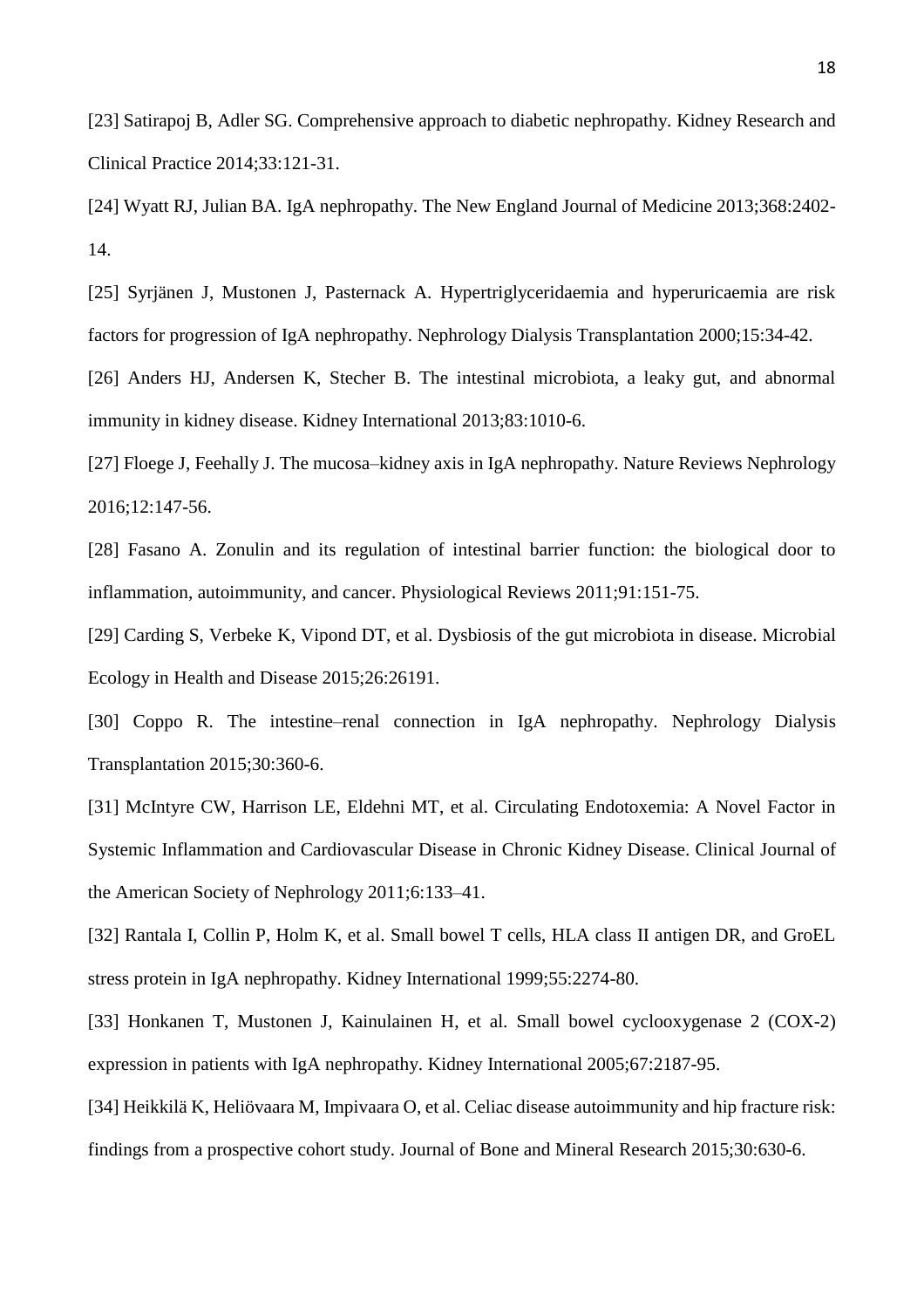[35] Kiefte–de Jong JC, Jaddoe VW, Uitterlinden AG, et al. Levels of antibodies against tissue transglutaminase during pregnancy are associated with reduced fetal weight and birth weight. Gastroenterology 2013;144:726-35.

[36] Vecchi M, Folli C, Donato MF, et al. High rate of positive anti-tissue transglutaminase antibodies in chronic liver disease. Role of liver decompensation and of the antigen source. Scandinavian Journal of Gastroenterology 2003;38:50-4.

[37] Kurppa K, Collin P, Viljamaa M, et al. Diagnosing mild enteropathy celiac disease: a randomized, controlled clinical study. Gastroenterology 2009;136:816-23.

[38] Rostom A, Dubé C, Cranney A, et al. The diagnostic accuracy of serologic tests for celiac disease: a systematic review. Gastroenterology 2005;128:S38-46.

[39] Papista C, Lechner S, Ben Mkaddem S, et al. Gluten exacerbates IgA nephropathy in humanized mice through gliadin–CD89 interaction. Kidney International 2015;88:276-85.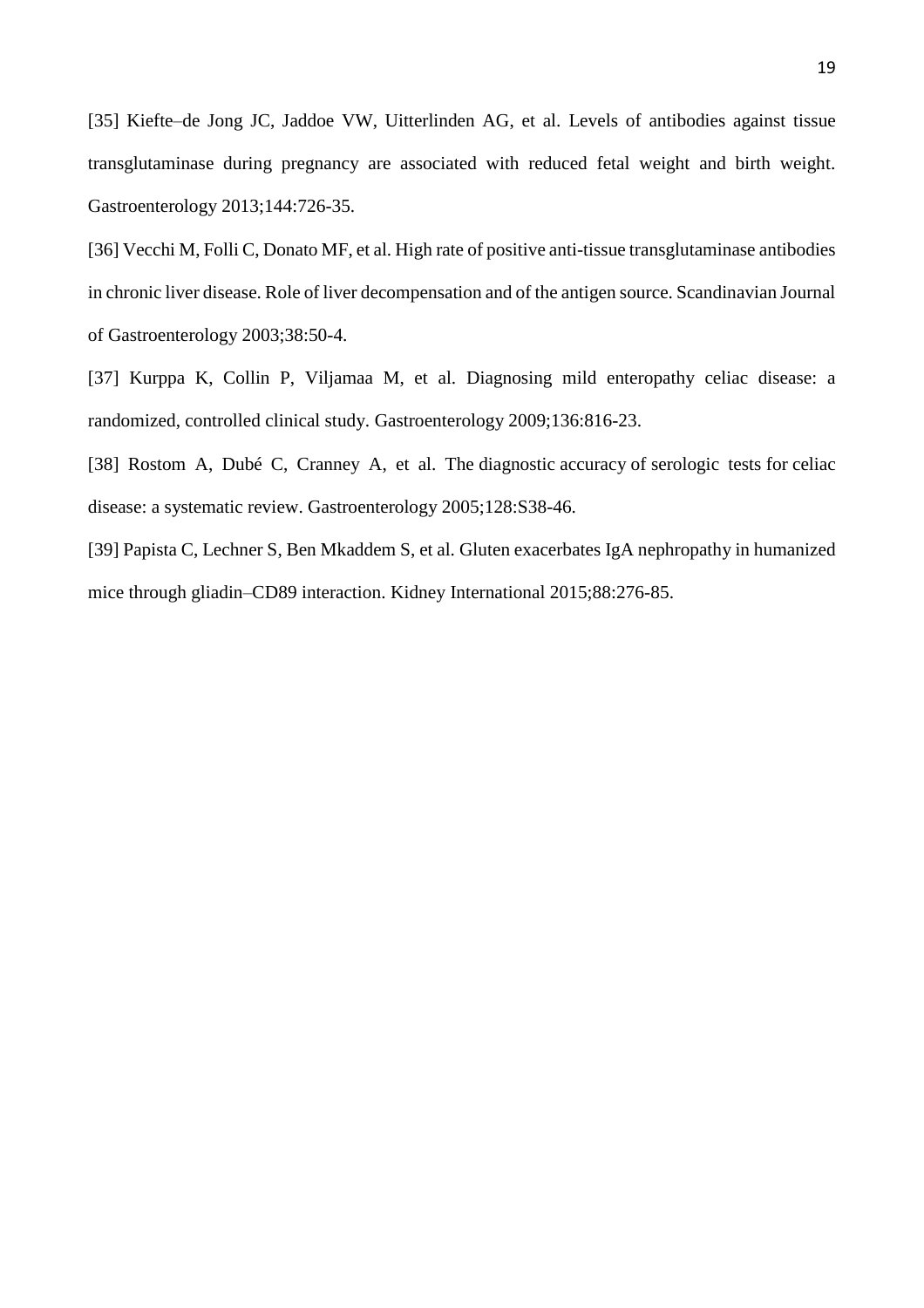# **Table 1**

Indications for kidney biopsies in patients with and without celiac disease autoimmunity.

| Indications for kidney biopsies <sup>a</sup> | Patients with celiac disease |                  | Patients without celiac disease |                |  |
|----------------------------------------------|------------------------------|------------------|---------------------------------|----------------|--|
|                                              | autoimmunity                 |                  | autoimmunity                    |                |  |
|                                              | $n=45$                       |                  | $n = 782$                       |                |  |
|                                              | $\mathbf n$                  | $\%$             | $\mathbf n$                     | $\%$           |  |
| Focal nephritic syndrome                     | 13                           | 29               | 140                             | 18             |  |
| Renal failure                                | 11                           | 24               | 190                             | 24             |  |
| Diffuse nephritic syndrome                   | 9                            | 20               | 171                             | 22             |  |
| Nephrotic syndrome                           | 8                            | 18               | 116                             | 15             |  |
| Proteinuria                                  | $\overline{4}$               | 9                | 117                             | 15             |  |
| Hematuria                                    | $\overline{0}$               | $\overline{0}$   | 34                              | $\overline{4}$ |  |
| Other causes                                 | $\boldsymbol{0}$             | $\boldsymbol{0}$ | 14                              | $\overline{2}$ |  |

<sup>a</sup>Difference between patients with and without celiac disease autoimmunity was not significant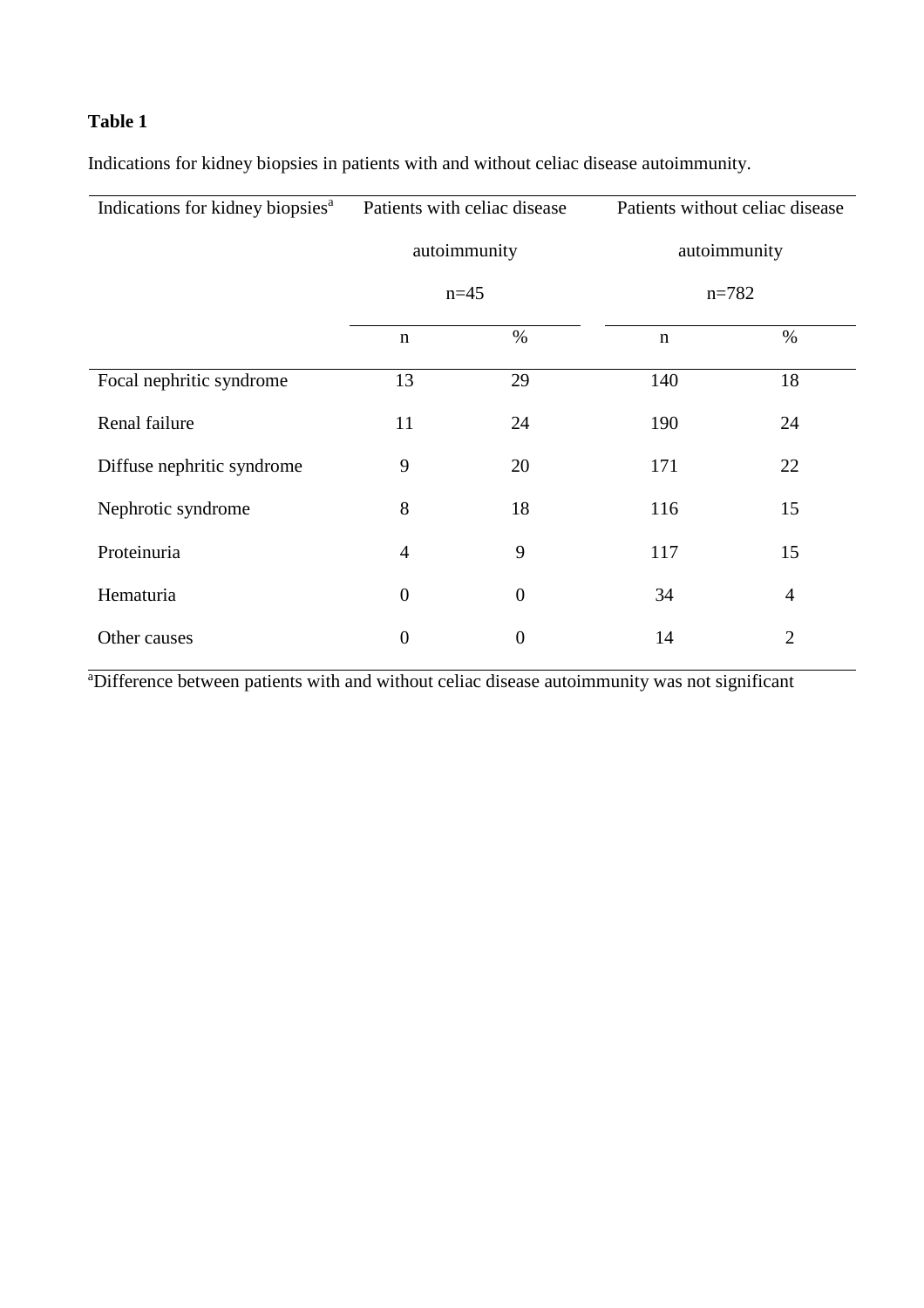# **Table 2**

Renal disease according to kidney biopsy finding in patients with and without celiac disease

autoimmunity.

| Renal disease according to  | Patients with celiac disease |                | Patients without celiac disease |                |  |
|-----------------------------|------------------------------|----------------|---------------------------------|----------------|--|
| kidney biopsy <sup>a</sup>  | autoimmunity                 |                | autoimmunity                    |                |  |
|                             | $n=45$                       |                | $n=767^b$                       |                |  |
|                             | $\mathbf n$                  | $\%$           | $\mathbf n$                     | $\%$           |  |
| Glomerular diseases         | 34                           | 76             | 543                             | 71             |  |
| Tubulointerstitial diseases | $\overline{4}$               | 9              | 107                             | 14             |  |
| Vascular diseases           | $\overline{2}$               | $\overline{4}$ | 17                              | $\overline{2}$ |  |
| Other                       | 5                            | 11             | 100                             | 13             |  |

<sup>a</sup>Difference between patients with and without celiac disease autoimmunity was not significant

<sup>b</sup>In 15 patients classification of renal disease was unsuccessful due to insufficient biopsy material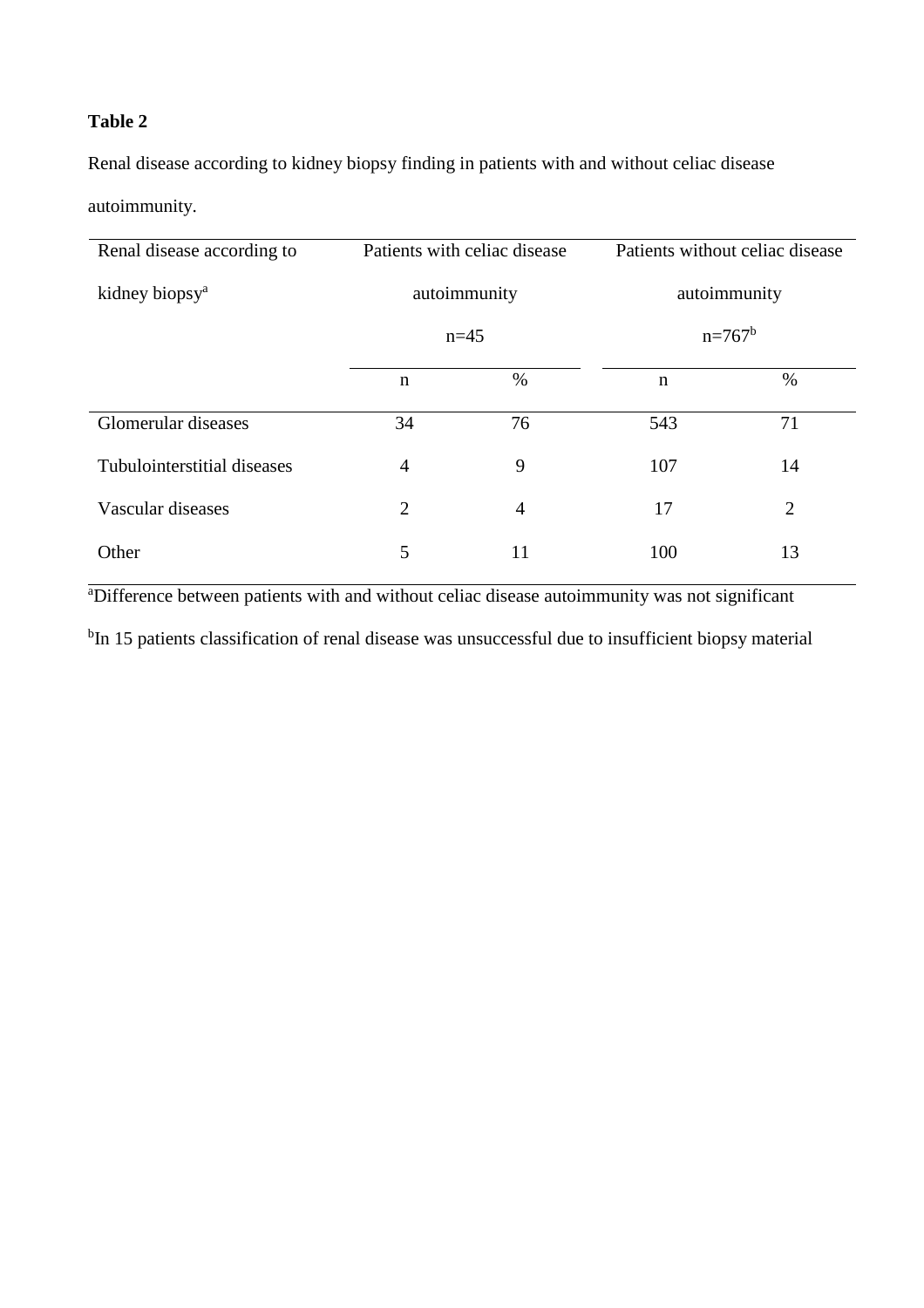# **Table 3**

Clinical data in 147 patients suffering from IgA nephropathy with and without celiac disease autoimmunity.

|                                             | Patients with celiac<br>disease autoimmunity<br>$n=12$ |             | Patients without celiac<br>disease autoimmunity<br>$n=135$ |               | $P-$<br>value |
|---------------------------------------------|--------------------------------------------------------|-------------|------------------------------------------------------------|---------------|---------------|
|                                             |                                                        |             |                                                            |               |               |
|                                             |                                                        |             |                                                            |               |               |
| At time of the kidney biopsy                |                                                        |             |                                                            |               |               |
| Age, median (range), years                  | 57                                                     | $(21-79)$   | 44                                                         | $(17-80)$     | 0.181         |
| Female, (%)                                 | 3                                                      | (25)        | 45                                                         | (33)          | 0.751         |
| $BMIb$ , median (range), kg/m <sup>2</sup>  | 28                                                     | $(25-36)$   | 27                                                         | $(16-47)$     | 0.436         |
| P-Creatinine <sup>c</sup> , median          | 114                                                    | $(78-472)$  | 93                                                         | $(19-1541)$   | 0.042         |
| $(range)$ , $µmol/l$                        |                                                        |             |                                                            |               |               |
| eGFR <sup>a, c</sup> , median (range),      | 76                                                     | $(19-117)$  | 93                                                         | $(28-138)$    | 0.048         |
| ml/min/1.73 m <sup>2</sup>                  |                                                        |             |                                                            |               |               |
| Urinary protein excretion                   | 1.6                                                    | $(0.2-4.6)$ | 1.2                                                        | $(0.07-12.9)$ | 0.684         |
| rate <sup>d</sup> , median (range), $g/day$ |                                                        |             |                                                            |               |               |
| Hematuria <sup>e</sup> , $n$ (%)            |                                                        |             |                                                            |               | 0.692         |
| Negative                                    | $\mathbf{1}$                                           | (8)         | 23                                                         | (19)          |               |
| Positive                                    | 11                                                     | (92)        | 101                                                        | (81)          |               |
| At the latest follow-up                     |                                                        |             |                                                            |               |               |
| Duration of follow-up,                      | 58                                                     | $(2-126)$   | 76                                                         | $(0-180)$     | 0.782         |
|                                             |                                                        |             |                                                            |               |               |
| P-Creatitine <sup>f</sup> , median (range), | 156                                                    | $(69-1286)$ | 96                                                         | $(43-1013)$   | 0.059         |
| median (range), months<br>$\mu$ mol/l       |                                                        |             |                                                            |               |               |